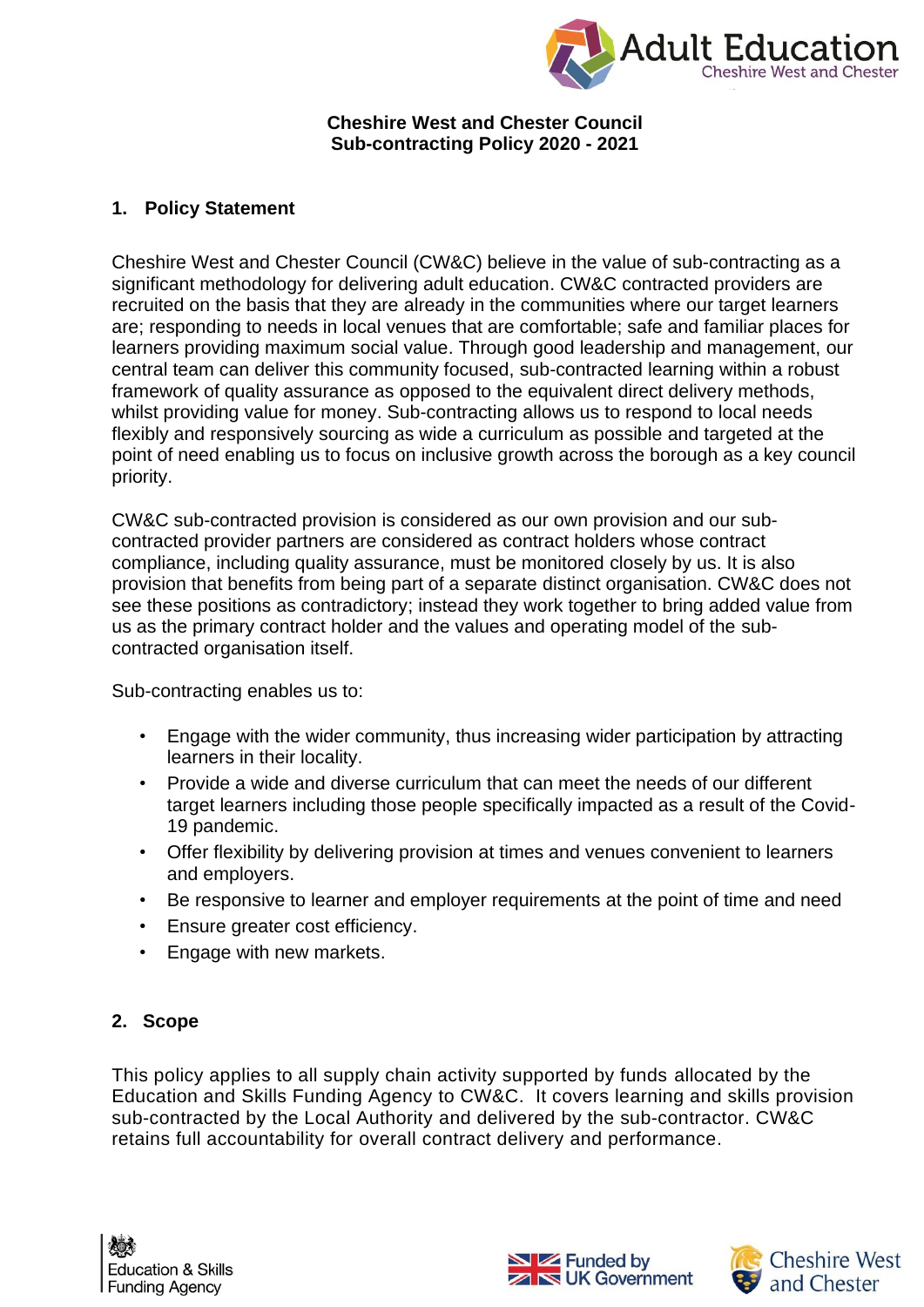

# **3. Overarching Principle**

The content of this policy has been developed in line with the AoC/AELP Common Accord and ESFA Funding Guidelines. CW&C will commit to the overarching principle to optimise the impact and effectiveness of service delivery to the end user by:

- Aligning our processes with the [AELP/LSIS Sub-contracting Guide](https://www.aoc.co.uk/sites/default/files/AoC%20AELP%20LSIS%20Sub%20contracting%20guide%202013.pdf) document and Cheshire West and Chester Procurement guidelines.
- Undertaking fair and transparent procurement activities, and conducting robust due diligence procedures aligned to ESFA - [Adult Education Budget Funding Rules](https://assets.publishing.service.gov.uk/government/uploads/system/uploads/attachment_data/file/904674/AEB_2020_to_2021_funding_rules_v.2_FINAL.pdf)  [2020-21](https://assets.publishing.service.gov.uk/government/uploads/system/uploads/attachment_data/file/904674/AEB_2020_to_2021_funding_rules_v.2_FINAL.pdf)
- Relating the management fee to the costs of the services provided and endeavouring to explain those services in line with ESFA funding rules for subcontracting.

### **4. Sub-contracting Rationale**

The CW&C Adult Education team will operate a funding application and appraisal process to comply with Cheshire West and Chester Council and standard procurement procedures using a Dynamic Purchasing System via The Chest, to ensure that the sub-contracting will be in the best interests of all parties. Interested providers can register via [The Chest -](https://procontract.due-north.com/Login) Log [in](https://procontract.due-north.com/Login) on Proactis.

### **We will ensure that:**

- 1. The proposed delivery is in the best interests of learners and employers aligned to Cheshire West and Chester.
- 2. The proposed delivery has a clear strategic fit with our objectives and values, including ensuring that provision can be delivered in localities where the need is greatest and where there is demand from local employers.
- 3. The overarching quality assurance of the provision covered by all contracts awarded meets our standard quality requirements. We have a quality framework including policy statements covering all aspects of the learning process in place for potential sub-contractors to use. All bespoke quality assurance documentation must be approved by us prior to use.
- 4. There is sufficient staff resource in support areas to administer the processes.
- 5. The sub-contractor is approved by our due-diligence process.
- 6. Robust financial management will ensure there is sufficient funding available within our funding contract to meet all contractual obligations and paid out in a timely manner.
- 7. The sub-contractor agrees to work within the terms of our contract.



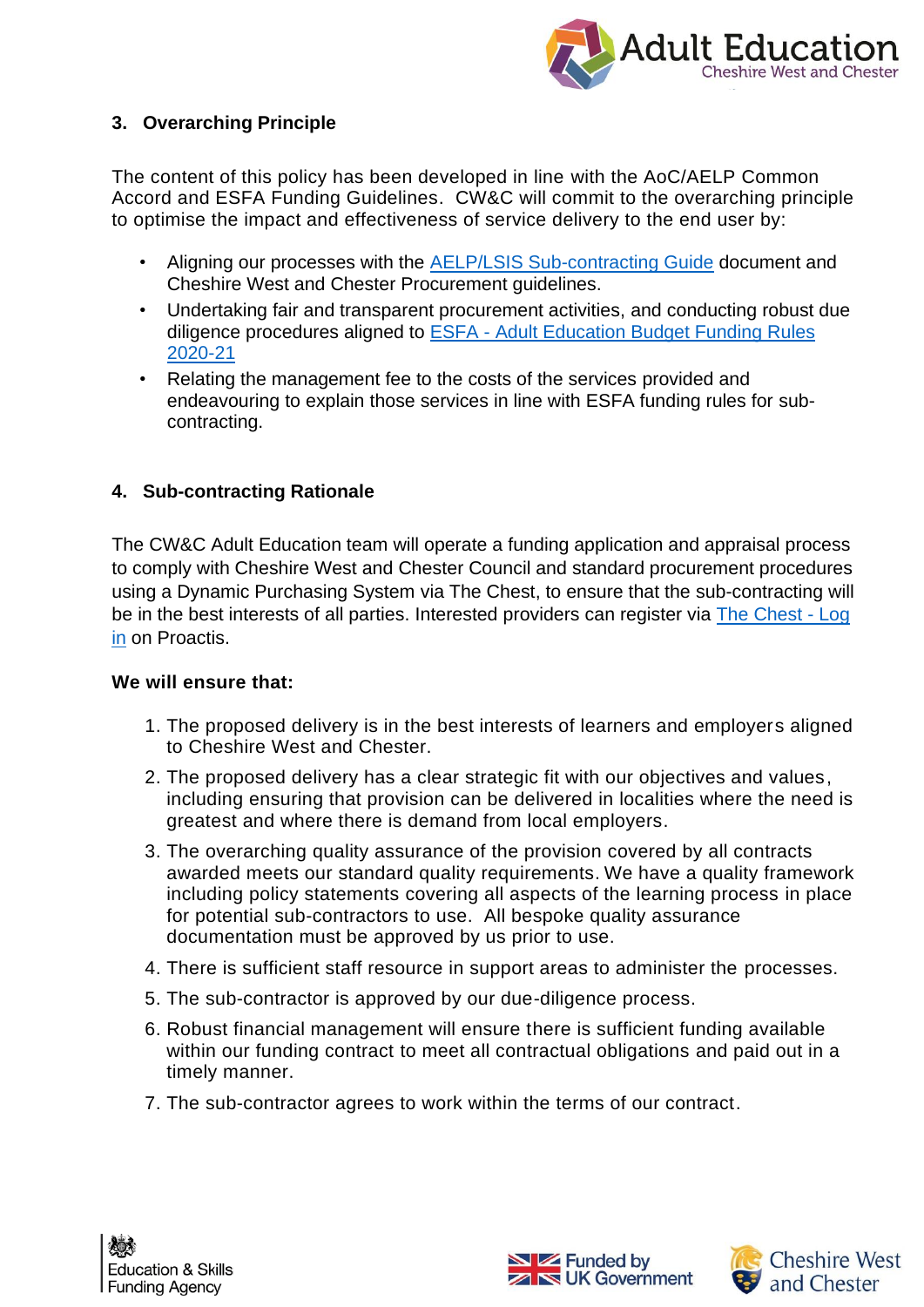

### **5. Improving the Quality of Teaching, Learning and Assessment**

Sub-contracted partners will be expected to meet CW&C quality assurance standards, with CW&C being committed to supporting, developing and sharing good practice and professional development of staff through quality reviews, operational cluster meetings, observations of teaching, learning and assessment and collection and use of learner feedback.

Sub-contracted activity is a fundamental part of CW&C's provision. The quality of the provision will be monitored and managed through our existing quality improvement processes including the CW&C Self-Assessment Report and Quality Improvement Plan process, ensuring continuous improvement in all parts of the learner journey.

The quality of teaching, learning and assessment within sub-contracted provision is subject to Ofsted inspection as part of any CW&C inspection of Adult Education.

#### **6. Level of Management Fees**

CW&C charges a management fee for all sub-contracted provision ie accredited and Community Learning provision. The level of the fees for each contract is calculated based on the size of contract and the level of support required to successfully manage the contract. The proportion of the fees retained is based upon a nil profit margin. The fees charged reflect the costs involved in maintaining the following four areas, and specific details for each section are contained in each individual sub-contractor's contract appendices:

### **1. The procurement process:**

- a. Tender preparation, posting and appraisal
- b. Contract preparation

### **2. The management of contracts:**

- a. Data receipt, management, analysis and reporting
- b. Partner performance management and payment
- c. Data advice including interpretation of ESFA's AEB Funding Rules
- d. Equality and diversity monitoring and support
- e. Progression monitoring and reporting

# **3. The Quality Assurance monitoring process:**

- a. Implementation of our CW&C Quality Assurance Framework aligned to Ofsted's Education Inspection Framework (EIF).
- b. Teaching, Learning and Assessment observations and support required
- c. Safeguarding procedures including the Prevent Duty
- d. Health and Safety compliance



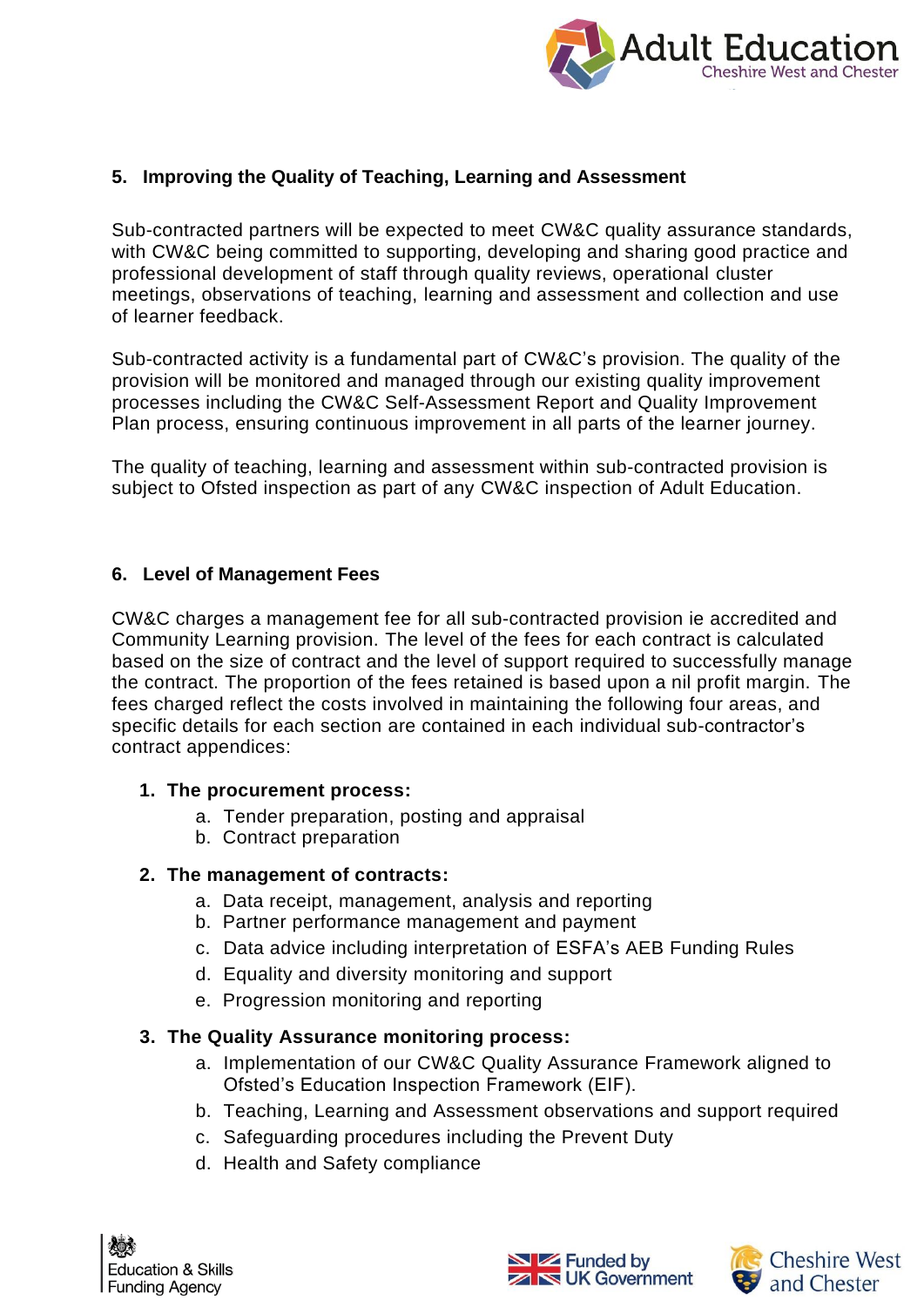

- e. Policy and practice development
- f. CPD Opportunities and planned training and development
- g. Regular attendance at operational cluster meetings
- h. Certification and registration with awarding bodies, if required and with prior agreement

### **4. The sub-contracted management information systems:**

- a. Supply, hosting and maintenance of the overarching MIS infrastructure
- b. Participation with the development of the Partner Portal (IPMS)
- c. Provision of an online virtual learning environment

When a CW&C Funding Panel has reviewed the Stage 2 tenders and agreed which contracts it intends to offer; a calculation is made to determine the level of management fee to be levied. These costs are calculated against the four main headings specified above and detailed within a sub-contractor contract.

Most of these costs are directly related to the overall cost of managing sub-contracted provision proportionate to the amount of provision being delivered under the individual contract. However, where an assessment of past performance of an existing provider determines that there is valuable provision that requires extra support, we may levy a higher charge to cover this. In addition, if new provision is determined to require extra support, a larger levy could also be charged. These assessments would be taken by experienced representatives from the CW&C Funding Panel. Similarly, where larger costs are levied on providers for the reasons specified above, CW&C will conduct an assessment to see if there are providers whose sub-contracted provision requires less support and therefore a lower management fee charge. CW&C will seek to balance varying costs in line with the overall costs of managing the sub-contracted provision.

# **7. Payment Arrangements**

CW&C Local Authority standard payment terms are 30 days from the date of invoice. Agreed invoice dates are dependent upon delivery type.

# **Adult Education Regulated and Non-Regulated Provision** (Categories 1 & 2)

Invoice values (monthly earning less management fee) will be communicated to partners on the 8<sup>th</sup> working day of each month and an invoice can then be raised for that value.





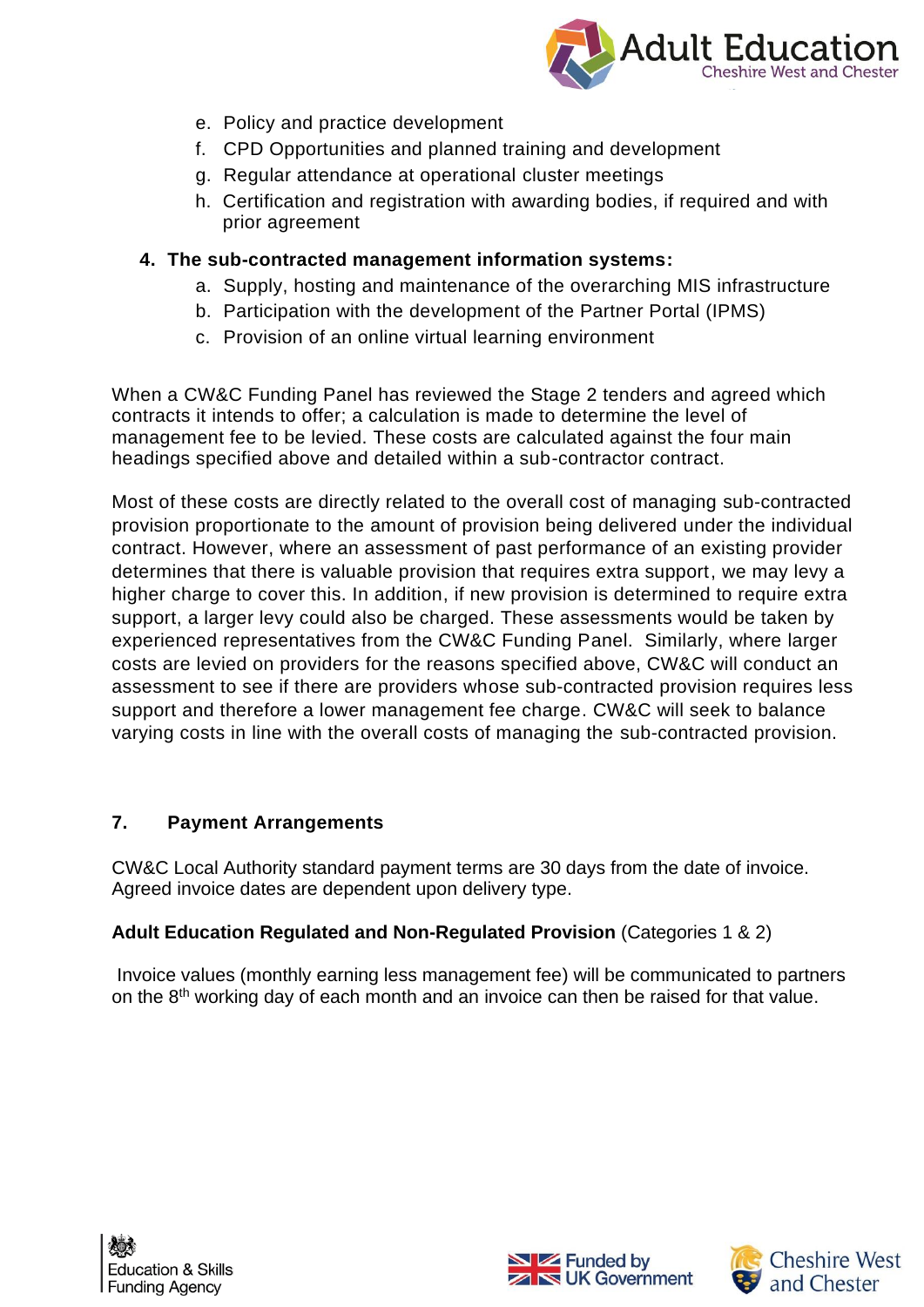

# **Adult Education - Community Learning** (Categories 3)

To ensure applications funded do deliver as agreed, actual delivery is monitored by enrolments and Guided Learning Hours (GLH) Contracts are categorised by value and payments are calculated using the following weightings:

| <b>Target v Achievement - Payment Calculation Sheet</b>        |                          |                                       |                  |
|----------------------------------------------------------------|--------------------------|---------------------------------------|------------------|
| Project size weighting (decimal proportion of '1' i.e.<br>0.66 | <b>Small</b><br>$(E10k)$ | <b>Medium</b><br>(£10,001<br>£50,000) | Large<br>(>£50k) |
| <b>Enrolments Weighting</b>                                    | 0.33                     | 0.50                                  | 0.67             |
| <b>GLH</b> Weighting                                           | 0.67                     | 0.50                                  | 0.33             |

There will be four payments per year as follows:

- **Payment 1** For contracts <£10,000, 5% of Community Learning MCV at start of delivery (optional) – or for contracts >£10,001, 5% of Community Learning estimated term 1 payment at start of delivery (optional)
- **Payment 2** Data return 1 used to calculate actual performance and earnings, less Payment  $1 =$  value due
- **Payment 3** Data returns used to calculate actual performance and earnings, less Payment 1 &  $2 =$  value due
- **Payment 4** Data returns used to calculate actual performance and earnings targets, less Payment 1,  $2 & 3 =$  value due

Earned values will be communicated to partners who can raise an invoice for that value by quoting the purchase order numbers provided. This methodology will allow partners the opportunity to manage their contract on an annual basis and not restrict them to the termly forecast in their funding application. A mid-year contract performance management review of actual learner numbers compared to targets will take place early February 2021 and contracts may be revised at this point if there is any under-performance. CW&C reserve the right to review contracts at anytime and to issue updated contracts, considering under or over performance at any time during the academic year.

### **8. Policy Communication**

As detailed in section 4 of this policy, CW&C use a procurement system hosted by Proactis and we operate a Dynamic Purchasing System to procure Adult Education. Communication prior to contract is maintained through this system via our Procurement team. Following the Council's Adult Education Funding Panel at stage 2 of procurement, communication continues through the Skills and Employment team: